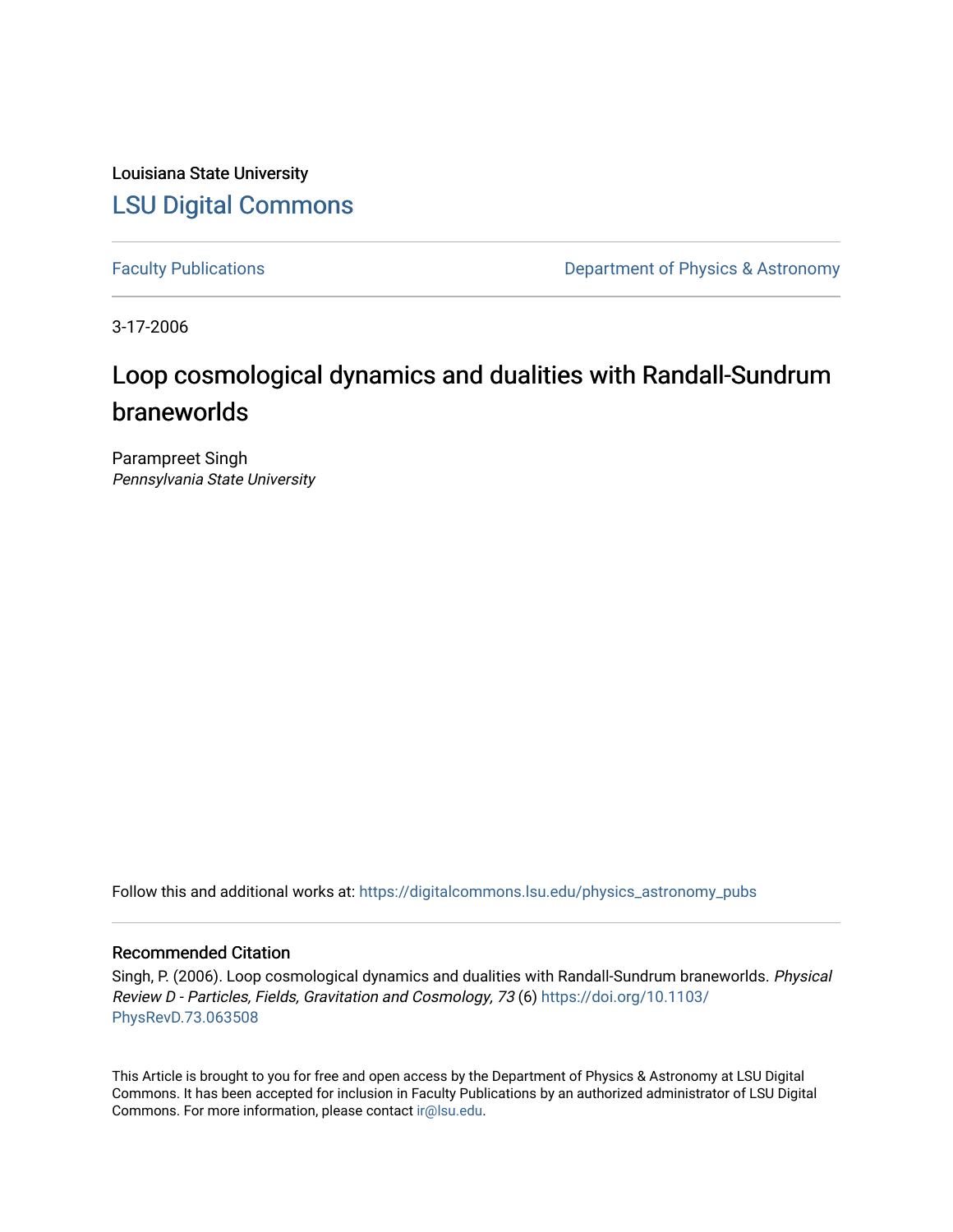# Loop cosmological dynamics and dualities with Randall-Sundrum braneworlds

Parampreet Singh<sup>\*</sup>

Institute for Gravitational Physics and Geometry, Pennsylvania State University, University Park, PA 16802, USA

The discrete quantum geometric effects play an important role in dynamical evolution in the loop quantum cosmology. These effects which are significant at the high energies lead to the quadratic energy density modifications to the Friedmann equation, as in the Randall-Sundrum braneworld scenarios but with a negative sign. We investigate the scalar field dynamics in this scenario and show the existence of a phase of super-inflation independent of the inverse scale factor modifications as found earlier. In this regime the scalar field mimics the dynamics of a phantom field and vice versa. We also find various symmetries between the expanding phase, the contracting phase and the phantom phase in the loop quantum cosmology. We then construct the scaling solutions in the loop quantum cosmology and show their dual relationship with those of the Randall-Sundrum cosmology.

PACS numbers: 98.80.Cq,04.60.Pp

## I. INTRODUCTION

The standard model of cosmology has successfully provided us a consistent picture of the evolution of our Universe in various epochs. However, it is expected that when the limit of validity of general relativity is reached, in the regime of very high curvature, the standard Friedmann dynamics shall be modified. It thus has been an attractive idea to seek modifications to the Friedmann equations at the high energy scales. A theory of quantum gravity shall naturally provide us these modifications. Motivated by the string theory, modifications to the Friedmann dynamics in the Randall-Sundrum (RS) braneworld scenarios [\[1\]](#page-9-0) have been extensively studied [\[2\]](#page-9-1). Randall-Sundrum braneworld scenarios are based on the Horova-Witten model [\[3\]](#page-9-2) where a  $3 + 1$  dimensional universe is obtained after compactification of a 6 dimensional Calabi-Yau manifold. The bulk spacetime in Randall-Sundrum model is 5 dimensional anti-de Sitter with the extra dimension being spacelike and large. The anti-de Sitter bulk in the Randall-Sundrum scenario leads to the localization of gravity on the brane and the modified Friedmann equation on the brane is of the form  $H^2 \propto \rho(1 + \rho/2\sigma)$  where H is the Hubble rate,  $\rho$  is the energy density of matter and  $\sigma$  is the brane tension. The  $\rho^2$  modification in the effective Friedmann equation is directly an effect of the existence of a large extra dimension in this model, as it arises by using the Israel junction conditions on the bulk-brane system.

Modifications to the Friedmann dynamics appear also in loop quantum cosmology (LQC) [\[4\]](#page-9-3) which is the symmetry reduced quantization of homogeneous and isotropic spacetimes based on the loop quantum gravity (LQG) [\[5](#page-9-4)]. LQG which is one of the background independent and non-perturbative candidate theories for quantizing Einsteinian gravity in four dimensions predicts that at quantum level, classical spacetime contin-

uum is replaced by a discrete quantum geometry and operators corresponding to length of a curve, area of a surface and volume of an enclosed region have discrete eigenvalues. The geometrical operators in LQC, for example the scale factor and the inverse scale factor, also have a discrete spectrum and the underlying dynamics in loop quantum cosmology is governed by a non-singular discrete quantum difference equation [\[4](#page-9-3)]. However recent investigations, pertaining to the study of evolution of the semi-classical states have shown that the discrete quantum dynamics can be very well approximated by an effective modified Friedmann dynamics till scales very close to the Planck scale [\[6,](#page-9-5) [7,](#page-9-6) [8\]](#page-9-7). The modifications to the Friedmann dynamics due to loop quantum effects are of two types. First is based on the modification to the behavior of inverse scale factor below a critical scale factor  $a_*$  determined by a half integer parameter  $j$ . This parameter arises because inverse scale factor operator is computed by tracing over SU(2) holonomies in an irreducible spin j representation. It turns out that the eigenvalues of the inverse scale factor operator become proportional to the positive powers of scale factor for  $a \lesssim a_*$ . This change regulates the divergence of energy density for arbitrary matter [\[9\]](#page-9-8) and changes the classical frictional term to anti-frictional in the Klein-Gordon equation for the scalar field in an expanding Universe, thus leading to a phase of super-inflation [\[10](#page-9-9)]. Various interesting applications have been found, for example resolution of big bang singularity by loop quantum dynamics [\[11\]](#page-9-10), avoidance of many singularities in cosmological [\[12](#page-9-11)] and gravitational collapse scenarios [\[13](#page-9-12)] by inverse scale factor modifications, increasing the viability of the onset of inflation [\[10](#page-9-9), [14,](#page-9-13) [15\]](#page-9-14), non-singular cyclic models [\[16](#page-9-15)], natural trans-Planckian modifications to the frequency dispersion relation [\[9\]](#page-9-8) etc.

The second type of modification essentially encodes the discrete quantum geometric nature of spacetime, as predicted by the loop quantum gravity, in the Friedmann dynamics. As we would discuss in the next section, this modification arises because the loops on which holonomies are computed have a non-vanishing minimum area given by the eigenvalues of the area operator in LQG

<sup>∗</sup>e-mail address: singh@gravity.psu.edu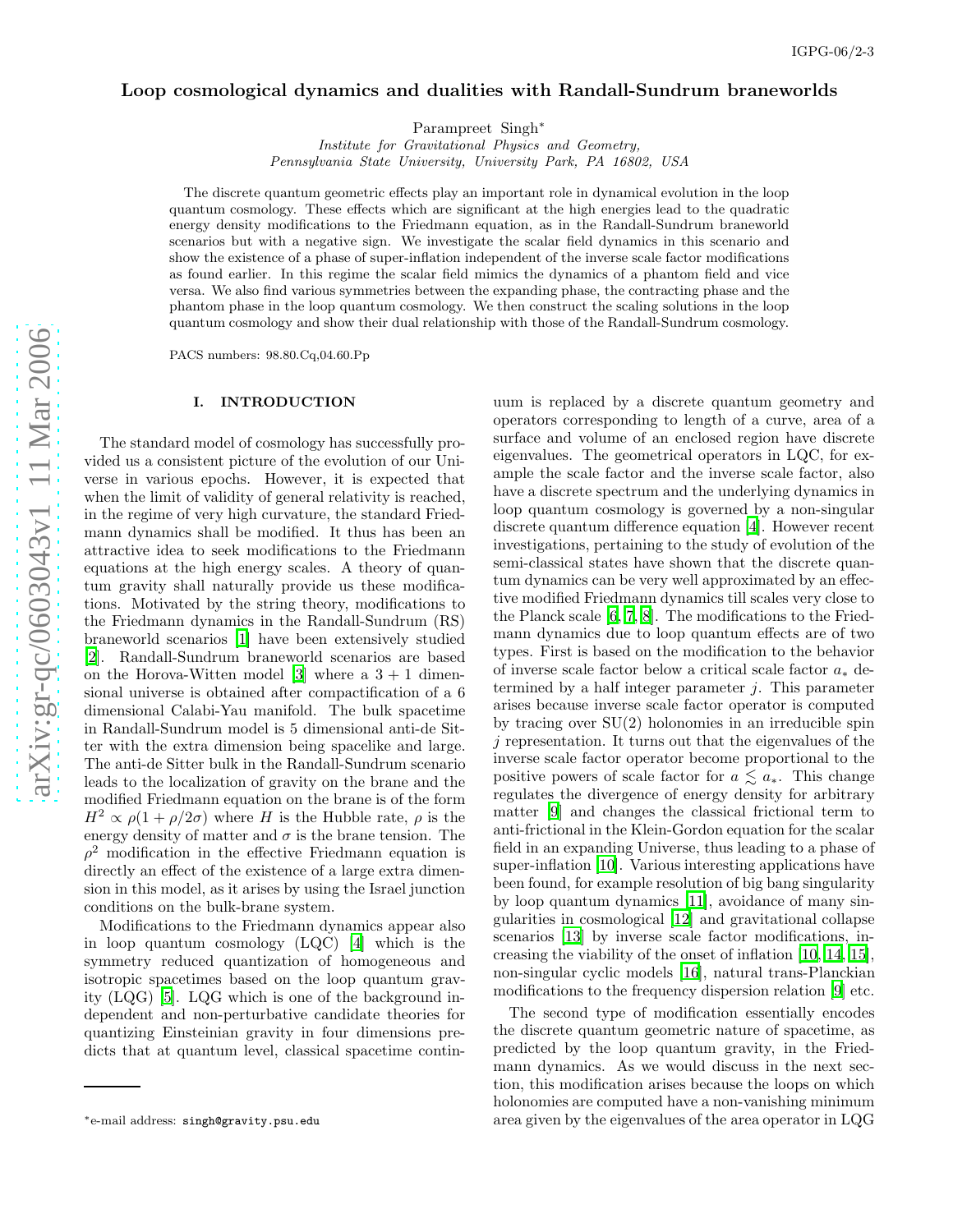[\[6,](#page-9-5) [7,](#page-9-6) [8](#page-9-7), [17](#page-9-16), [18](#page-9-17)]. It leads to a  $\rho^2$  modification of the Friedmann equation of the form,  $H^2 \propto \rho(1 - \rho/\rho_{\rm crit})$ where  $\rho_{\text{crit}}^{-1} = \alpha \kappa \gamma^2 \ell_P^2/3$  and  $\rho$  in general has modifications due to inverse scale factor for  $a < a_*$ . Here  $\kappa = 8\pi G$ with G being the four dimensional gravitational constant,  $\ell_P = \sqrt{G}$  is the Planck length [\[20\]](#page-9-18),  $\gamma \approx 0.2375$  is the dimensionless Barbero-Immirzi parameter whose value is set by the black hole thermodynamics in LQG [\[21](#page-9-19)] and  $\alpha$ is a constant of the order unity determined by the eigenvalues of the area operator. The form of the modification in the Friedmann equation leads to a non-singular bouncing cosmology [\[8](#page-9-7)].

For small values of  $j$  parameter or for scale factors  $a > a<sub>*</sub>$ , the modifications to the effective Friedmann dynamics due to change in the behavior of the inverse scale factor can be neglected and only those originating from discreteness effects are important. Working in this setting we would consider the evolution for a Universe composed of a massive scalar field  $\phi$  with a conjugate momentum  $\Pi_{\phi}$  and matter component with a constant equation of state  $w = p_w/\rho_w$ . Our consideration of matter in LQC would be on the similar phenomenological lines as in Ref. [\[9](#page-9-8)].

We would aim to investigate various features pertaining to the effective dynamics in this paper. After deriving the necessary effective equations in Sec. II, we would analyze in detail the scalar field dynamics in Sec. III and show that LQC generically leads to a phase of superinflation, independent of the inverse scale factor modifications, when  $\rho > \rho_{\rm crit}/2$ . Most of the phenomenological applications in LQC are based on the existence of this phase originating from the change in behavior of inverse scale factor for  $a < a_*$ . However, if value of j is chosen to be small then most of these effects become weak. Our result about the existence of this phase which originates due to discrete quantum effects establishes the robustness of these applications. By considering the dynamical evolution of a massive scalar field and a phantom field in LQC, we would show a peculiar relation between them. In the regime  $\rho > \rho_{\rm crit}/2$ , a massive scalar field behaves as a phantom field in the standard cosmology, and a phantom field mimics dynamics of an ordinary scalar field. We would then investigate various symmetries between the expanding branch, the contracting branch and the dynamics of a phantom scalar field and show that as in the standard Friedmann cosmology [\[22,](#page-9-20) [23\]](#page-9-21) and the Randall-Sundrum scenario [\[23](#page-9-21)], they have a dual relationship with each other in the effective theory of LQC.

One of the most important questions pertinent for any dynamical evolution is its stability. For that we would derive scaling solutions in LQC which are useful to study the stability properties of cosmological models [\[24,](#page-9-22) [25](#page-9-23), [26,](#page-9-24) [27](#page-9-25)]. As has been further established in Ref. [\[26\]](#page-9-24), these scaling solutions may provide useful links between distinct cosmological scenarios. We explore this avenue in Sec. IV and find that the scaling solutions in LQC have a dual relationship with those in the Randall-Sundrum scenario. We shall note that the scaling solu-

tions in LQC have been constructed earlier [\[28](#page-9-26), [29\]](#page-9-27) and correspondences between string inspired scenarios and loop inspired cosmologies have been found [\[29\]](#page-9-27), though in the case when only inverse scale factor modifications to the effective dynamics are important and the discrete quantum gravity effects play no role (which may happen if  $\rho \ll \rho_{\rm crit}$  in all phases of the cosmological evolution). In this sense the scaling solutions found here are complimentary to those in Refs. [\[28,](#page-9-26) [29\]](#page-9-27).

In Sec V, we summarize the results obtained in this paper and discuss the implications for the duality symmetry between scaling solutions of LQC and Randall-Sundrum scenario. We would discuss the way this relationship can be used for various useful applications and to extract physical predictions, for example the perturbation spectrum in LQC. Just with its use as a mathematical device this duality can be used to investigate the detailed properties of solutions in LQC given those in Randall-Sundrum scenario. However we would also discuss if it points out to a deeper relationship between two frameworks and its ramifications.

#### II. EFFECTIVE DYNAMICS IN LOOP QUANTUM COSMOLOGY

LQG is a quantization of gravity based on Ashtekar-Barbero connection variables with the gravitational phase space spanned by  $SU(2)$  connection  $A_a^i$  and the triad  $E_i^a$  on a 3-manifold M (labels a and i denote space and internal indices respectively). In LQC, on imposition of symmetries of the framework, the non-trivial information about the classical phase space gets encoded in variables c related to  $A_a^i$  and p related to the triad  $E_i^a$  which can have two orientations. On classical solutions (of general relativity) c is given by  $c = k + \gamma \dot{a}$ , k being curvature index which we would take to be zero in this work. The triad  $p$  is related to the scale factor a of the homogeneous and isotropic metric via  $|p| = a^2$ , where the modulus arises due to two possible orientations of  $p$  and in this work we choose the positive one without any loss of generality. In LQG, the connection does not have a corresponding quantum operator hence it is more useful to work with holonomies defined over a loop. The holonomy over an edge  $\epsilon$  of a loop is defined as  $h_i := \cos(\mu c/2) + 2\tau_i \sin(\mu c/2)$  where  $\tau_i$  are related to the Pauli spin matrices as  $\tau_i = -i\sigma_i/2$ , and dimensionless  $\mu$  is related to the physical length  $\lambda_{\epsilon}$  of the edge  $\epsilon$  as  $\lambda_{\epsilon} = \mu |p|^{1/2}.$ 

Given this classical phase space structure, we then perform quantization on the lines of LQG by promoting holonomies and triads to quantum operators [\[30\]](#page-9-28). It turns out that the triad operator  $\hat{p}$  has a discrete eigenvalue spectrum with eigenvalues  $\mu$ ,

$$
\hat{p}|\mu\rangle = \frac{4\pi\mu\gamma\ell_{\rm P}^2}{3}|\mu\rangle\tag{1}
$$

including the eigenvalue zero. Thus the naive inverse of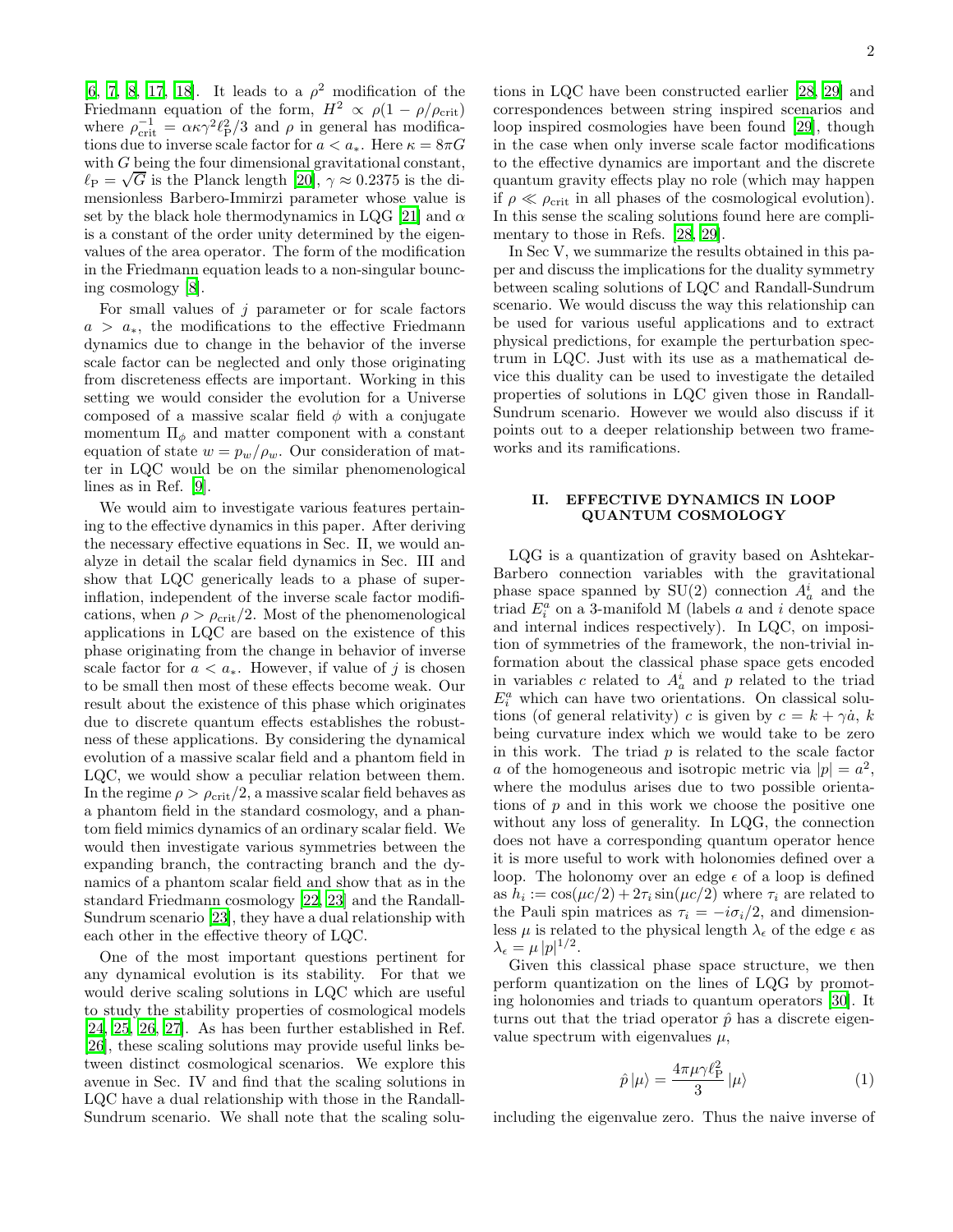the triad operator is not densely defined. The eigenvalues of the inverse triad operator are important as they give us information about the way curvature which is proportional to the inverse powers of the scale factor (or equivalently the triad) would behave in LQC. In order to evaluate it we use a classical identity of the Ashtekar-Barbero phase space

<span id="page-3-0"></span>
$$
\frac{1}{\sqrt{|p|}} = \frac{1}{2\pi G\gamma} \text{tr}\left(\sum_{i} \tau^{i} h_{i} \{h_{i}^{-1}, V^{1/3}\}\right) . \tag{2}
$$

Here V denotes volume related to p as  $V = |p|^{3/2}$ . The operator  $(\widehat{\sqrt{|p|}})^{-1}$  commutes with the operator  $\hat{p}$  and has eigenstates  $|\mu\rangle$ . It can be shown that its eigenvalue spectrum is bounded on the entire Hilbert space [\[30\]](#page-9-28). This implies that the curvature in LQC remains finite and does not blow up, even for the state  $|\mu = 0\rangle$  which corresponds to  $a = 0$  (the classical big bang).

The Hamiltonian constraint operator is made of the gravitational and the matter part,  $\mathcal{H} = \mathcal{H}_{G} + \mathcal{H}_{M}$ . The classical gravitational constraint consists of inverse powers of the triad and curvature which are expressed in terms holonomies and their Poisson brackets with positive powers of  $V$  (as in eq.[\(2\)](#page-3-0)). The quantum operator for the gravitational part of the classical Hamiltonian constraint is given by [\[30\]](#page-9-28)

$$
\hat{\mathcal{H}}_{\rm G} = \frac{i}{4\pi\kappa\ell_{\rm P}^2 \gamma^3 \bar{\mu}^3} \sum_{ijk} \epsilon^{ijk} {\rm tr} \left( \hat{h}_i \hat{h}_j \hat{h}_i^{-1} \hat{h}_j^{-1} \hat{h}_k [\hat{h}_k^{-1}, \hat{V}] \right)
$$

$$
= \frac{6i}{\pi\kappa\ell_{\rm P}^2 \gamma^3 \bar{\mu}^3} \sin^2 \left( \frac{\bar{\mu}c}{2} \right) \cos^2 \left( \frac{\bar{\mu}c}{2} \right) \tag{3}
$$

$$
\times \left( \sin\left(\frac{\bar{\mu}c}{2}\right) \hat{V} \cos\left(\frac{\bar{\mu}c}{2}\right) - \cos\left(\frac{\bar{\mu}c}{2}\right) \hat{V} \sin\left(\frac{\bar{\mu}c}{2}\right) \right)
$$

where we have used the definition of the holonomies.

These holonomies are computed over square loops with physical area given by the minimum eigenvalue of the area operator in LQG which is  $\alpha l_P^2$  where  $\alpha$  is of the order unity. We have denoted the physical length of an edge of such a loop by  $\bar{\mu}|p|^{1/2}$  with the area of the loop  $\mathcal{A} = \bar{\mu}^2 |p| = \bar{\mu}^2 a^2$ , then its equality with minimum eigenvalue of area operator in LQG yields

<span id="page-3-1"></span>
$$
\bar{\mu}^2 a^2 = \alpha \ell_{\rm P}^2 \ . \tag{4}
$$

Thus quantum geometry acts like a regulator for the size of the loops over which holonomies are evaluated and brings in elements of quantum discreteness inherited from LQG.

<span id="page-3-2"></span>Using the relation  $V = |p|^{3/2}$ , we can also define the volume and the inverse volume operator which lead to a discrete eigenvalues of  $\hat{V}$  given by  $V_{\mu} \equiv (4\pi\mu\gamma\ell_{\rm P}^2/3)^{3/2}$ and of  $\widehat{V}^{-1}$  given by [\[10\]](#page-9-9)

$$
d_j(\mu) = \left[ \frac{4}{3\pi \ell_{\rm P}^2 \gamma \bar{\mu} j (j+1)(2j+1)} \sum_{n=-j}^j n V_{\mu+2n\bar{\mu}}^{1/2} \right]^6 \tag{5}
$$

which is bounded and implies that physical densities remain finite in LQC. Here  $\bar{\mu}$  is given by eq.[\(4\)](#page-3-1). The parameter  $j$  arises due to tracing over  $SU(2)$  holonomies in an irreducible spin  $j$  representation. In particular it determines a critical scale factor  $a_* = \sqrt{8\pi\gamma j\bar{\mu}/3} \ell_P$  below which the eigenvalues of inverse scale factor operator become proportional to the positive powers of scale fac-tor [\[4](#page-9-3)]. However, for  $a \gtrsim a_*$ , the eigenvalues  $d_j$  quickly approximate the classical behavior i.e.  $d_j \approx a^{-3}$ .

The physical states are given by  $|\psi\rangle = \sum_{\mu} \psi(\mu, \phi) |\mu\rangle$ , where  $\phi$  denotes matter degrees of freedom which constitute the matter Hamiltonian operator  $\mathcal{H}_{M}$ . The action of these states on  $\mathcal H$  yields the quantum evolution given by the following discrete difference equation

$$
\frac{3}{4\kappa\gamma^2\bar{\mu}} \Big[ C(\mu + 4\bar{\mu})\,\psi(\mu + 4\bar{\mu}, \phi) - 2C(\mu)\,\psi(\mu, \phi) + C(\mu - 4\bar{\mu})\,\psi(\mu - 4\bar{\mu}, \phi) \Big] + \hat{\mathcal{H}}_M\psi(\mu, \phi) = 0 \tag{6}
$$

Г

with

$$
C(\mu) = \frac{1}{4\pi\gamma\bar{\mu}\ell_{\rm P}^2} (V_{\mu+\bar{\mu}} - V_{\mu-\bar{\mu}}) \ . \tag{7}
$$

The quantum evolution determined by the above equation has been shown to be non-singular at the big bang [\[8,](#page-9-7) [11,](#page-9-10) [30\]](#page-9-28). At the classical level,  $\mathcal{H}_{\text{M}}$  in general would contain inverse scale factors which would blow up when  $a \rightarrow 0$  and the evolution would break down. This is cured in LQC due to modification to the behavior of the eigenvalues of the inverse volume operator by eq.[\(5\)](#page-3-2) which remain bounded through the whole evolution.

In order to compare the discrete dynamics resulting

from the difference equation and the classical theory, one can construct semi-classical states, study their discrete quantum evolution and compute the expectation values of the observables [\[6](#page-9-5), [7,](#page-9-6) [8](#page-9-7), [17\]](#page-9-16). These investigations show that for scale factors greater than of the order Planck length we can consider the emergence of a continuous spacetime picture with the dynamics governed by the following effective Hamiltonian constraint which approximates very well the evolution via the difference equation [\[7,](#page-9-6) [17,](#page-9-16) [31\]](#page-9-29)

<span id="page-3-3"></span>
$$
\mathcal{H}_{\text{eff}} = -\frac{3}{\gamma^2 \kappa \bar{\mu}^2} s_j \sin^2(\bar{\mu}c) + \mathcal{H}_{\text{M}} \tag{8}
$$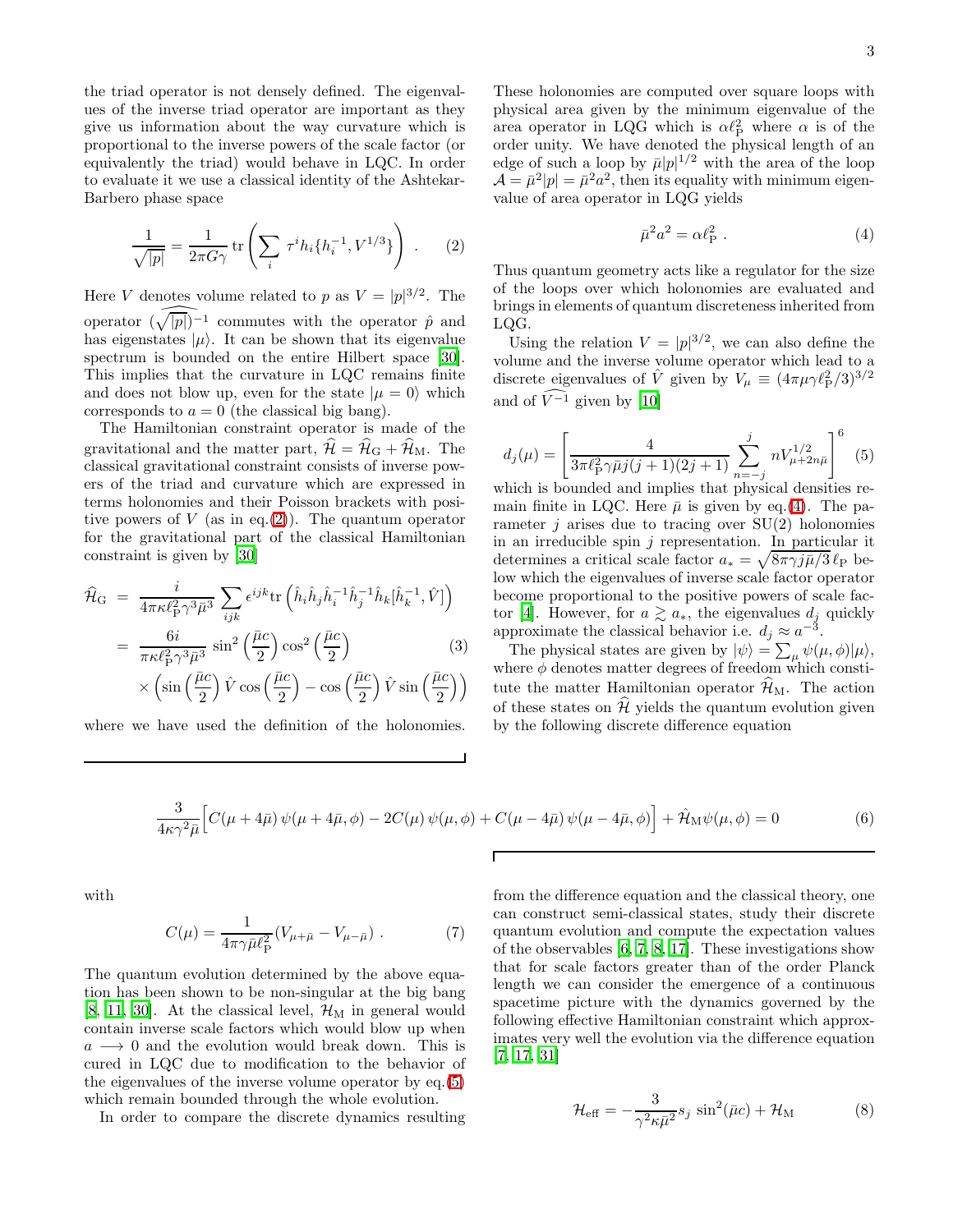where  $s_j$  is given by [\[32\]](#page-9-30)

$$
s_j = -\frac{3}{4\pi \ell_{\rm P}^2 \gamma \bar{\mu} j(j+1)(2j+1)} \sum_{n=-j}^j nV_{\mu-2n\bar{\mu}} \qquad (9)
$$

with a behavior similar to that of  $d_i(\mu)$ . For  $a > a_*$  it is very well approximated by  $s_i \approx a$ . Effects due to quantum geometric regulator for the minimum area of loops over which holonomies are computed are manifest in the gravitational part of  $\mathcal{H}_{\text{eff}}$ . The matter Hamiltonian  $\mathcal{H}_{\text{M}}$ in general includes the modified behavior of the inverse scale factor  $(eq.(5))$  $(eq.(5))$  $(eq.(5))$ .

We can compare the effective Hamiltonian obtained in LQC with the classical Hamiltonian constraint,

<span id="page-4-0"></span>
$$
\mathcal{H}_{\rm cl} = -\frac{3}{\kappa} \dot{a}^2 a + \mathcal{H}_{\rm M} = -\frac{3}{\gamma^2 \kappa} c^2 p^{1/2} + \mathcal{H}_{\rm M} . \qquad (10)
$$

where we have used the relation  $c = \gamma \dot{a}$ . In the limit when  $a \gg a_*$  and  $\bar{\mu}c \ll 1$  it is easily seen that eq.[\(8\)](#page-3-3) reduces to eq.[\(10\)](#page-4-0). We should note that the modifications in the effective Hamiltonian due to the change in behavior of eigenvalues of the inverse scale factor operator are of significance if  $a \lesssim a_*$ , where as those due to discrete quantum effects become important whenever  $\bar{\mu}c$ is large. Since  $\bar{\mu} \propto a^{-1}$  and  $c \propto a$ , the discrete quantum effects become significant at large values of H or  $\rho^{1/2}$ , strictly speaking when  $\rho$  becomes of the order of  $\rho_{\rm crit}$  in eq.[\(17\)](#page-4-1). The domain in which inverse scale factor modifications can be important is determined solely by the parameter j which determines  $a_*$ , whereas the domain in which discrete quantum effects are important depends on the value of energy density. For a general choice of matter configuration it is possible that inverse scale factor modifications and discrete quantum effects are significant in distinct domains. To see this let us consider an example of energy density  $(\rho_{\phi})$  sourced by a massless scalar field. Then  $\rho_{\phi} \sim \rho_{\rm crit}$  implies a critical scale factor  $a_{\text{crit}}$  near which discrete quantum geometric effects become significant. This critical scale factor can be easily computed to be  $a_{\text{crit}} = (8\pi\alpha\gamma^2/6)^{1/6}\Pi_{\phi}^{1/3}$  $\int_{\phi}^{1/3} \ell_{\rm P}$  where  $\Pi_{\phi}$ is the scalar field momenta in Planck units. Further we can compute  $a_*$  which on using eq.[\(4\)](#page-3-1) turns out to be  $a_* = (8\pi\alpha^{1/2}\gamma/3)^{1/3}j^{1/3}\ell_P$ . Comparing the two scales we find that  $a_{\text{crit}} > a_*$  for  $\Pi_{\phi} > 4j$ . Thus for these values of  $\Pi_{\phi}$  we have a regime where discrete quantum effects are important and the modifications due to inverse scale factor can be ignored in the dynamics. However we should also note that even for values of  $\Pi_{\phi}$  such that  $a_{\rm crit} < a_*$ , numerical investigations indicate that the discrete quantum effects dominate those due to inverse scale factor, unless we choose an initial matter configuration such that  $\bar{\mu}c \ll 1$  through out the evolution [\[7](#page-9-6)]. The effects due to inverse scale factor modifications are further weakened when compared to discrete quantum effects if we take into account theoretical arguments which favor a small value of j parameter [\[33](#page-9-31)]. For these reasons in this work we would focus exclusively on the modifications due

to discrete quantum geometry effects present in the first term of eq.[\(8\)](#page-3-3). This choice can be made by considering the matter configuration for a given value of  $j$  such that  $a_{\text{crit}} > a_*$ . Then modification due to inverse scale factor can be neglected in [\(8\)](#page-3-3), especially the matter Hamiltonian  $\mathcal{H}_{\text{M}}$  and the corresponding expressions for energy density and pressure remain same as classically [\[9](#page-9-8)].

In general the matter Hamiltonian,  $\mathcal{H}_{M}$ , would be composed of a massive scalar field  $\phi$  with a conjugate momentum  $\Pi_{\phi}$ , energy density  $\rho_{\phi}$  and a matter component with a constant equation of state  $w = p_w/\rho_w$ , and thus the total energy density  $\rho = \rho_{\phi} + \rho_{w}$ . For our case of interest,  $a > a_*$ , the matter Hamiltonian in the modified dynamics is given by [\[9\]](#page-9-8)

<span id="page-4-3"></span>
$$
\mathcal{H}_{\rm M} = \frac{1}{2} \frac{\Pi_{\phi}^2}{p^{3/2}} + p^{3/2} V(\phi) + \rho_w p^{3/2} . \tag{11}
$$

Also for this case the energy density and pressure for the scalar field are equal to their classical values [\[9\]](#page-9-8), i.e.

$$
\rho_{\phi} = \frac{1}{2} \dot{\phi}^2 + V(\phi), \quad p_{\phi} = \frac{1}{2} \dot{\phi}^2 - V(\phi) \tag{12}
$$

where we have used the Hamilton's equation  $\phi =$  $\Pi_{\phi}/p^{3/2}$ . It is then straightforward to find the Klein-Gordon equation using the Hamilton's equations for  $\phi$ and  $\Pi_{\phi}$ , which turns out to be of the same form as the one classically and satisfies the stress-energy conservation law,  $\dot{\rho}_{\phi} + 3(\dot{a}/a)(\rho_{\phi} + p_{\phi}) = 0.$ 

The effective Hamiltonian which is now given by

$$
\mathcal{H}_{\text{eff}} = -\frac{3}{\gamma^2 \kappa \bar{\mu}^2} a \sin^2(\bar{\mu}c) + \mathcal{H}_{\text{M}} \tag{13}
$$

leads via the Hamliton's equation of  $\dot{p}$ ,

<span id="page-4-2"></span>
$$
\dot{p} = \{p, \mathcal{H}_{\text{eff}}\} = -\frac{\gamma \kappa}{3} \frac{\partial}{\partial c} \mathcal{H}_{\text{eff}} \tag{14}
$$

the rate of change of the scale factor

$$
\dot{a} = \frac{1}{\gamma \bar{\mu}} \sin(\bar{\mu}c) \cos(\bar{\mu}c) . \qquad (15)
$$

Further, the vanishing of the Hamiltonian constraint implies

<span id="page-4-1"></span>
$$
\sin^2(\bar{\mu}c) = \frac{\kappa \gamma^2 \bar{\mu}^2}{3 a} \mathcal{H}_{\rm M}
$$
 (16)

which on using eq.  $(15)$  yields

$$
H^2 = \frac{\kappa}{3} \rho \left( 1 - \frac{\rho}{\rho_{\rm crit}} \right), \ \rho_{\rm crit}^{-1} = \alpha \kappa \gamma^2 \ell_{\rm P}^2 / 3 \tag{17}
$$

where we have used eq.[\(4\)](#page-3-1).

The modifications originating due to discrete quantum effects to the effective Friedmann equation in LQC are thus of the type where a  $\rho^2$  term becomes important in the regime of high energies. This feature holds even at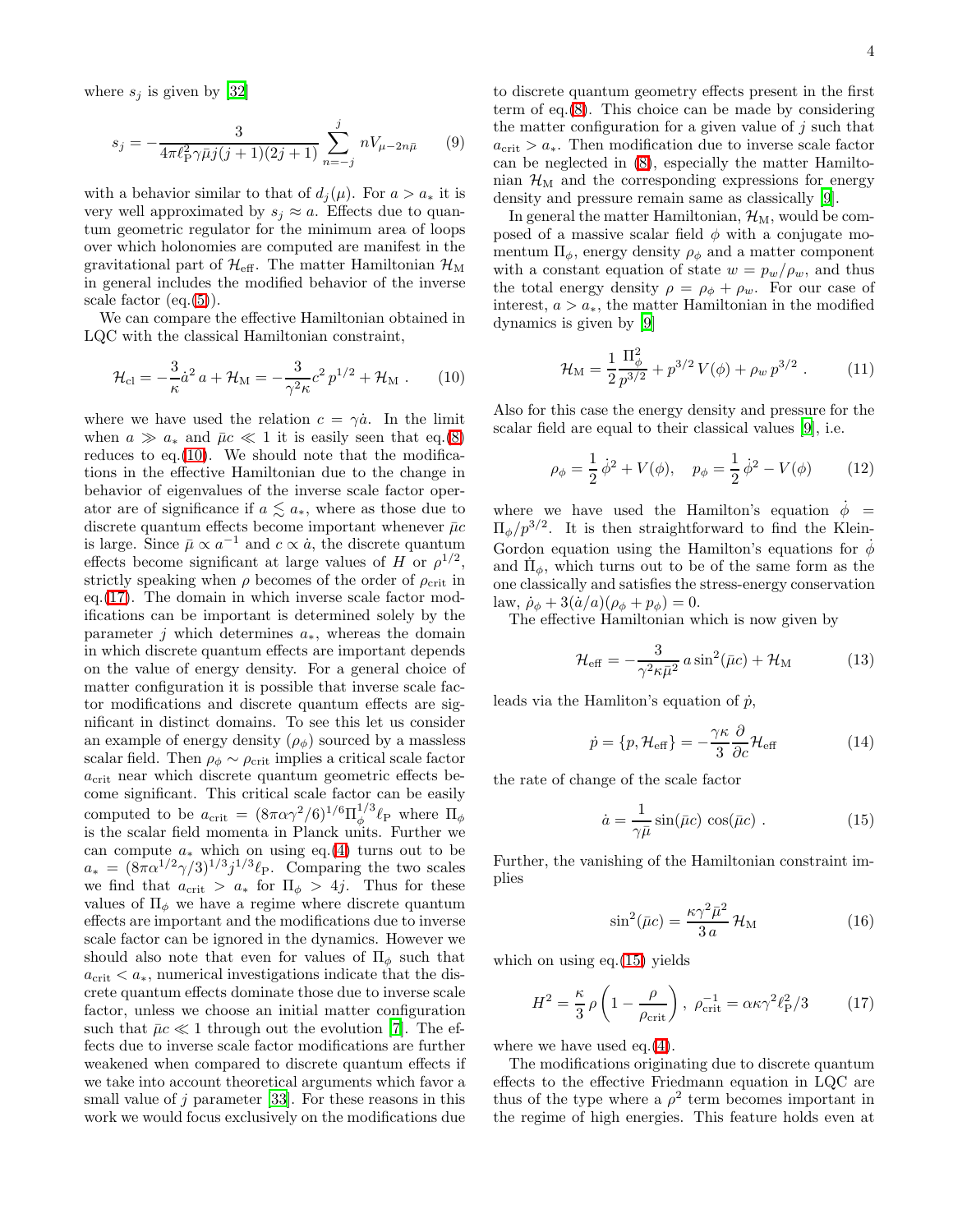scales less than  $a_*$  with  $\rho$  now including modifications due to the peculiar behavior of eigenvalues of the inverse scale factor operator. When energy density becomes small compared to  $\rho_{\rm crit}$ , the modification  $\rho/\rho_{\rm crit}$ becomes very small and the effective Friedmann equation reduces to the classical Friedmann equation.

Comparing with the string inspired Randall-Sundrum scenario, the sign of the correction term is negative which leads to a non-singular bouncing cosmology [\[8\]](#page-9-7). Interestingly, similar Friedmann equation arises in a braneworld scenario which is a modification of the Randall-Sundrum model in the sense that the extra dimension is considered to be time-like [\[34\]](#page-9-32). As we would see the correspondence between the effective dynamics in LQC and the Randall-Sundrum braneworlds is much deeper, with the dual relationships between the scaling solutions of both of the scenarios.

#### III. SCALAR FIELD DYNAMICS

Let us consider the dynamics in the effective theory for a Universe with only a massive scalar field contributing as the matter component. We further work with a generalization that we would allow the scalar field to be of phantom type which has a negative kinetic energy [\[35\]](#page-9-33). The energy density and the pressure in eq. [\(12\)](#page-4-3) then generalize to

$$
\rho_{\phi} = n \frac{\dot{\phi}^2}{2} + V(\phi), \ p_{\phi} = n \frac{\dot{\phi}^2}{2} - V(\phi) \tag{18}
$$

<span id="page-5-3"></span>where  $n = \pm 1$  for the standard scalar field and the phantom field respectively. The Klein-Gordon equation can then be written as

$$
\dot{\rho}_{\phi} = -3H(\rho_{\phi} + p_{\phi}) = -3nH\dot{\phi}^{2}.
$$
 (19)

Using  $eq.(17)$  $eq.(17)$ , we can find the rate of change of the Hubble rate

$$
\dot{H} = -\frac{\kappa}{2} n \dot{\phi}^2 \left( 1 - 2 \frac{\rho}{\rho_{\rm crit}} \right) \tag{20}
$$

and

$$
\frac{\ddot{a}}{a} = \frac{\kappa}{3} \left[ \rho \left( 1 - \frac{\rho}{\rho_{\text{crit}}} \right) - \frac{3n}{2} \dot{\phi}^2 \left( 1 - 2 \frac{\rho}{\rho_{\text{crit}}} \right) \right].
$$
 (21)

It is easy to then see from these equations dynamical features of the effective theory. In the case when  $\rho \ll$  $\rho_{\rm crit}$ , the dynamical evolution is classical. For the case of a standard scalar field,  $H < 0$  and the sign of  $\ddot{a}$  depends on whether or not the potential term dominates over the kinetic term. Whereas for the phantom field,  $H > 0$  and  $\ddot{a}$  is positive leading to a phase of super-inflation.

The effect of  $\rho_{\rm crit}$  term on the scalar field dynamics is very peculiar, especially when  $\rho_{\rm crit}/2 < \rho < \rho_{\rm crit}$ . In this case, for the standard scalar field  $H > 0$  and  $\ddot{a} > 0$  leading to a phase of super-inflation, irrespective of the choice of the potential. However, for the phantom field  $H < 0$  and the sign of the  $\dot{a}$  term would now depend on the ratio of potential to the kinetic energy, as for the standard scalar field in standard Friedmann cosmology. The behavior of the massive scalar field in the regime when loop quantum modifications are very significant ( $\rho_{\rm crit}/2 < \rho < \rho_{\rm crit}$ ) mimics that of a phantom field and the phantom field in this regime behaves like an ordinary scalar field.

We note that for  $a < a_*$ , existence of a superinflationary phase in LQC due to modifications pertaining to the inverse scale factor behavior is known [\[10](#page-9-9)] and has been investigated in detail [\[14](#page-9-13), [15](#page-9-14)]. It has been established that this phase can yield generic conditions for chaotic inflation to start even when the inflaton is initially at the bottom of the potential. Further, it also leads to distinct signatures in the cosmic microwave background [\[14](#page-9-13)]. However, here we have shown that this phase generically exists in LQC even for  $a > a_*$  due to discrete quantum geometric effects. This would further increase the range of initial parameters for the onset of inflation. For  $a < a_*$ , it would lead to an additional super-inflation and thus increase the number of e-foldings in the loop modified phase.

In classical as well as the Randall-Sundrum braneworld cosmology, it has been shown that different phases of the scalar field dynamics are related by some symmetry transformations [\[23\]](#page-9-21). We would now investigate this issue for the loop cosmology. For that we define a new variable

$$
h(\phi) = \frac{\rho}{\rho_{\rm crit} - \rho} \tag{22}
$$

<span id="page-5-0"></span>such that the Friedmann equation [\(17\)](#page-4-1) can be written as

<span id="page-5-2"></span>
$$
a(\phi)_{,\phi} h(\phi)_{,\phi} = -n\kappa a(\phi) h(\phi) \tag{23}
$$

with  $a(\phi)$  determined as

$$
a(\phi) = \exp\left(-\kappa \int d\phi \, h(\phi) h_{,\phi}^{-1}\right) \,. \tag{24}
$$

<span id="page-5-1"></span>An important property of eq.[\(23\)](#page-5-0) is that two distinct cosmological models/phases represented by  $(a_1(\phi), h_1(\phi), V_1(\phi))$  and  $(a_2(\phi), h_2(\phi), V_2(\phi))$ , leave eq.[\(23\)](#page-5-0) invariant if

$$
a_2(\phi) = h_1^{\ell}(\phi), \quad h_2(\phi) = a_1^{1/\ell}(\phi) \tag{25}
$$

where  $\ell$  is a constant. Cosmological models/phases related via [\(25\)](#page-5-1) are said to be dual to each other. This property is immensely useful to establish correspondence between different cosmological phases [\[23](#page-9-21)] or between different models [\[25,](#page-9-23) [26](#page-9-24)]. Here we would study its symmetries for different phases of the scalar field dynamics. In the next section, we would apply this to establish dualities of loop cosmology with braneworld scenarios.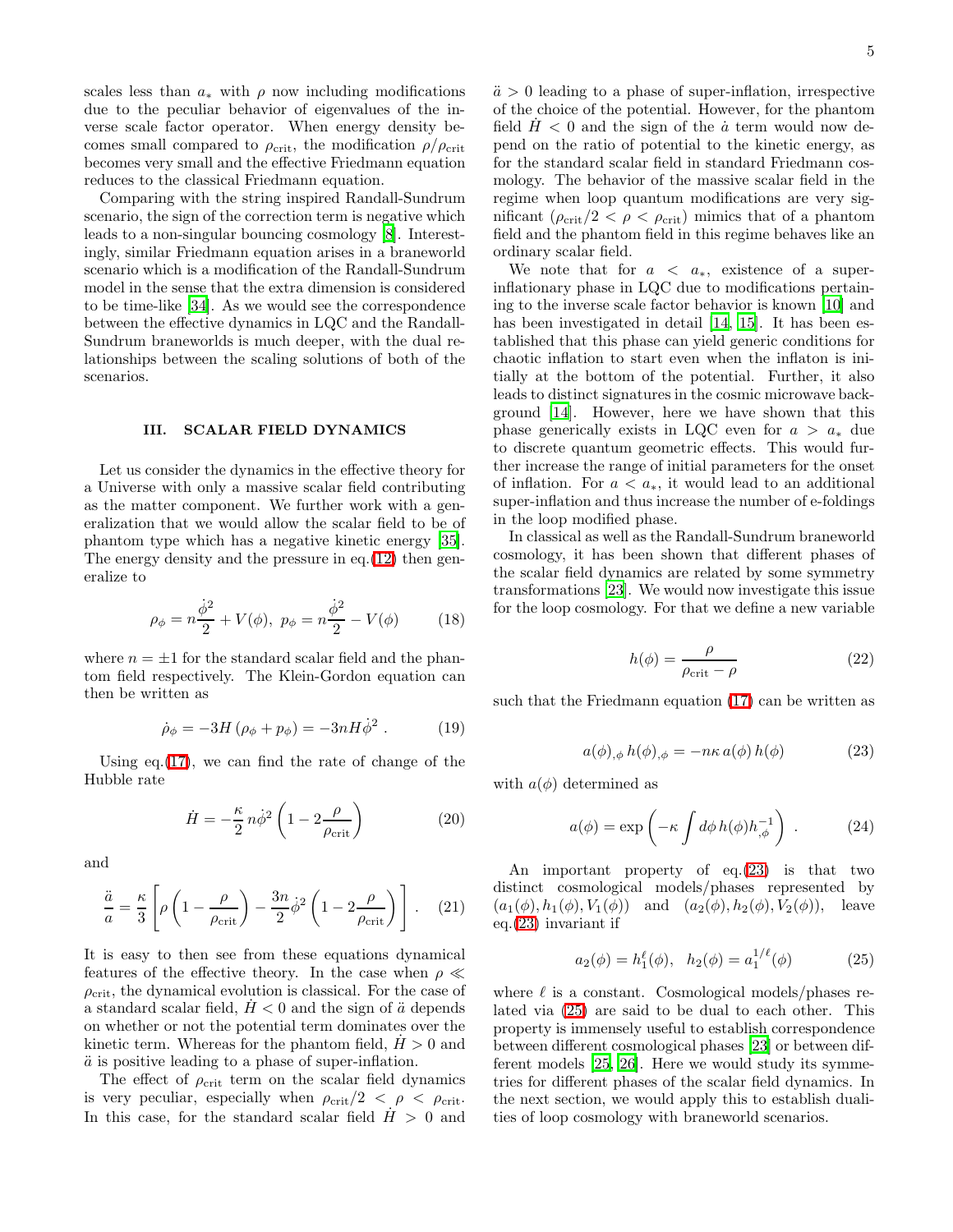Let us consider an expanding cosmological phase with a standard scalar field, specified by  $a_1(\phi)$  and  $h_1(\phi)$ . Then a simple duality based on eq.[\(23\)](#page-5-0) which is given by  $h_2(\phi) = a_1(\phi)$  leads to

$$
a_2(\phi) = h_1(\phi) = \frac{\rho_1(\phi)}{\rho_{\text{crit}} - \rho_1(\phi)}
$$
 (26)

on using eq. $(24)$ . It is then straightforward to find the rate of change of the dual scale factor,

$$
\dot{a}_2(\phi) = -\frac{3H_1\dot{\phi}_1^2}{\rho_{\text{crit}}} (1 + h_1(\phi))^2
$$
 (27)

with

$$
H_1 = \left(\frac{\kappa \rho_{\rm crit}}{3}\right)^{1/2} \frac{h_1(\phi)^{1/2}}{(1 + h_1(\phi))}
$$
 (28)

and

$$
\dot{\phi}_1 = -n \left(\frac{\rho_{\rm crit}}{3\kappa}\right)^{1/2} \frac{h_{1,\phi}}{h_1(\phi)^{1/2}(1+h_1(\phi))} \ . \tag{29}
$$

Since,  $H_1 > 0$  we obtain  $\dot{a}_2 < 0$  and thus the duality  $a(\phi) \leftrightarrow h(\phi)$  maps an expanding phase to a contracting phase, for the standard scalar field.

Another simple duality transformation is when  $a_3(\phi) =$  $h_1^{-1}(\phi)$  and  $h_3(\phi) = a_1(\phi)$ . In this case it can be checked that  $a_3(\phi)$  and  $h_3(\phi)$  satisfy the Friedmann equation for the phantom field,

$$
a_3(\phi)_{,\phi} h_3(\phi)_{,\phi} = \kappa a_3(\phi) h_3(\phi) . \tag{30}
$$

It is also easy to verify that

$$
\dot{a}_3(\phi) = \frac{3H_1\dot{\phi}_1^2}{\rho_{\rm crit}} \frac{(1+h_1(\phi))^2}{h_1(\phi)^2} \tag{31}
$$

so that if  $a_1(\phi)$  corresponds to an expanding (contracting) branch then  $a_3(\phi)$  also denotes an expanding (contracting) branch. Thus, this duality transformation maps an expanding branch for the standard scalar field to an expanding branch of a phantom field. Further, since  $h(\phi)$  is greater (less) than unity for  $\rho$  greater (less) than  $\rho_{\rm crit}/2$ , this duality maps orbits  $h_1(\phi) \geq 1$  belonging to the super-inflationary phase for the standard scalar field to the orbits  $a_3(\phi) \leq 1$  for the phantom field. Similarly, the contracting branch of the standard scalar field and the phantom branch are dual to each other under the map,  $a_2(\phi) = a_3^{-1}(\phi), h_2(\phi) = h_3(\phi)$ .

## IV. SCALING SOLUTIONS AND DUALITIES WITH RANDALL-SUNDRUM BRANEWORLDS

A significant issue concerning the effective dynamics in LQC is its stability. For that it is useful to construct the scaling solutions as they provide insights on the asymptotic behavior of solutions and can also serve to establish symmetries between distinct cosmologies [\[26](#page-9-24)]. In a model when only modifications due to eigenvalues of the inverse scale factor operator are important, scaling solutions have been obtained [\[28,](#page-9-26) [29](#page-9-27)]. For the case of our interest, these modifications can be neglected and hence our scaling solutions would be different from those in Ref. [\[28,](#page-9-26) [29\]](#page-9-27). We would consider the energy density with contributions from a massive scalar field and matter with a fixed equation of state  $w$ . In order to study the scaling solutions it is useful to define new variables:

$$
x := \left(\dot{\phi}^2/2\rho\right)^{1/2}, \qquad y := \left(V/\rho\right)^{1/2} \tag{32}
$$

<span id="page-6-3"></span>and

$$
\Omega := -\frac{\kappa^{-1/2}}{(1 - \rho/\rho_{\rm crit})^{1/2}} \frac{V_{,\phi}}{V} . \tag{33}
$$

Then the set of dynamical equations composed of eq.[\(17\)](#page-4-1), the stress-energy conservation law

$$
\dot{\rho}_w + 3\frac{\dot{a}}{a}(\rho_w + p_w) = 0
$$
\n(34)

<span id="page-6-1"></span>and the Klein-Gordon equation [\(19\)](#page-5-3) can be casted into dynamical equations in  $(x, y, \Omega)$ ,

$$
\frac{dx}{dN} = -3x + (3/2)^{1/2} \Omega y^2 + (3/2)xB(x, y, \Omega)(35)
$$
  

$$
\frac{dy}{dY} = (3/2)^{1/2} \Omega + (3/2)^{1/2} \Omega (36) + (3/2)^{1/2} \Omega (37) + (3/2)^{1/2} \Omega (37)
$$

$$
\frac{dy}{dN} = -(3/2)^{1/2} \Omega xy + (3/2) y B(x, y, \Omega) \qquad (36)
$$
  

$$
\frac{d\Omega}{d\Omega} = 2.2 \times \left[ V_{\phi\phi} \right] \qquad (37)
$$

$$
\frac{d\Omega}{dN} = -\sqrt{6}x\Omega^2 V \left[\frac{V_{,\phi\phi}}{V_{,\phi}^2} - 1\right] -\frac{3\Omega}{2}B(x, y, \Omega)\frac{\rho/\rho_{\text{crit}}}{(1 - \rho/\rho_{\text{crit}})}\tag{37}
$$

where  $N := \log a$  and

<span id="page-6-4"></span>
$$
B(x, y, \Omega) := 2x^{2} + (1 + w)(1 - x^{2} - y^{2}).
$$
 (38)

As before we also express the Friedmann equation [\(17\)](#page-4-1) in the form [\(23\)](#page-5-0), with  $h(\phi)$  now given as

$$
h(\phi) = \exp\left( (x^2 + y^2) \int \frac{d\rho}{\rho(1 - \rho/\rho_{\rm crit})} \right) \tag{39}
$$

where we have used  $x^2 + y^2 = \rho_{\phi}/\rho$ . Also the scale factor  $a(\phi)$  is determined by eq.[\(24\)](#page-5-2) with the above  $h(\phi)$ .

The scaling solutions can then be obtained by solving

<span id="page-6-2"></span>
$$
\frac{dx}{dN} = \frac{dy}{dN} = \frac{d\Omega}{dN} = 0.
$$

It is straightforward to check that for the case when  $\rho_w \gg$  $\rho_{\phi}$ , the critical point is given by

$$
c_c = \left(\frac{3}{2}\right)^{1/2} \frac{1+w}{\Omega}, \ y_c = \frac{1}{\Omega} \left(\frac{3(1-w^2)}{2}\right)^{1/2} \tag{40}
$$

with the constraint

<span id="page-6-0"></span> $\alpha$ 

$$
\rho \frac{\rho_{,\phi\phi}}{\rho_{,\phi}^2} + \frac{1}{2} \frac{\rho/\rho_{\rm crit}}{(1 - \rho/\rho_{\rm crit})} = 1.
$$
 (41)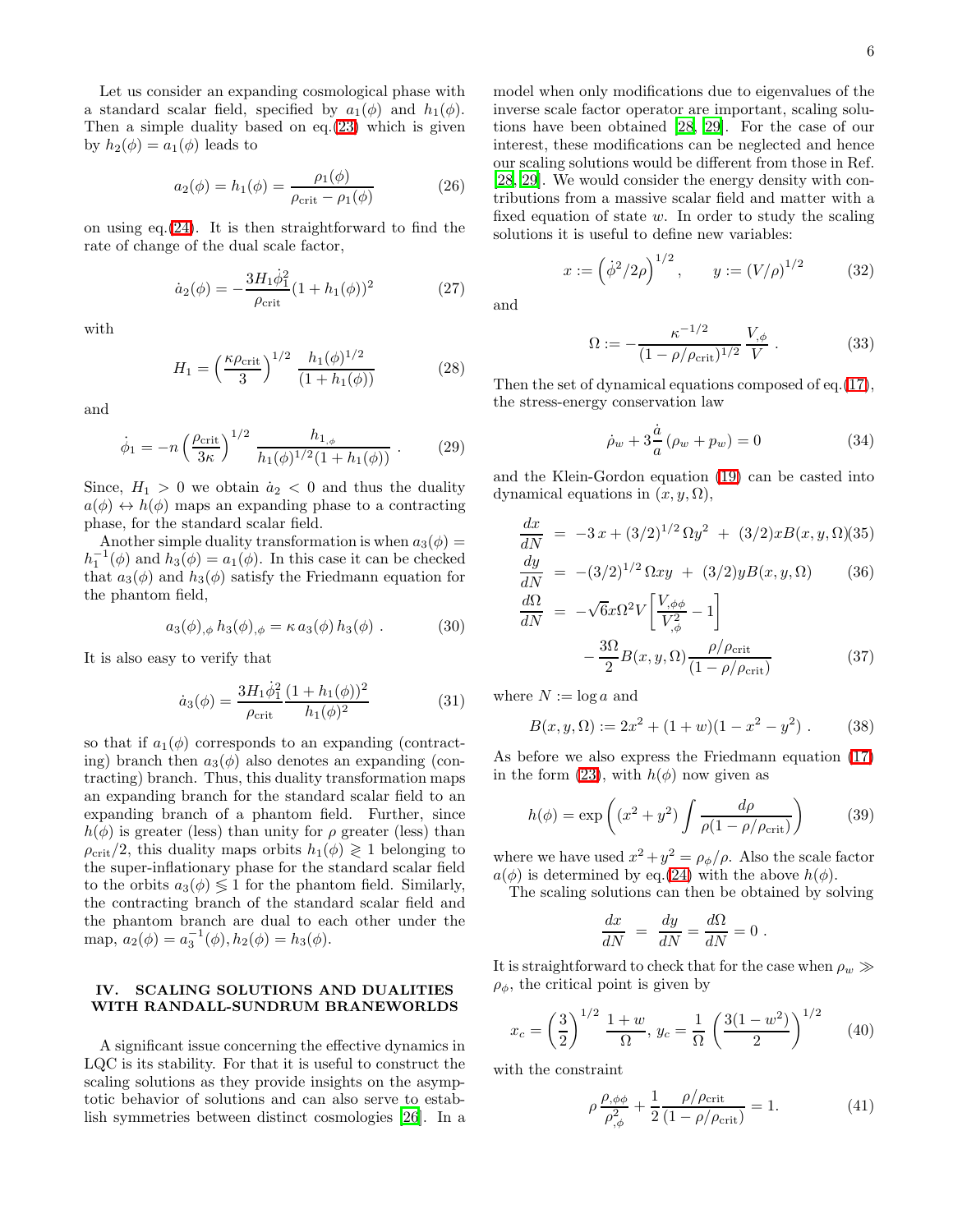Further, when  $\rho_{\phi} \gg \rho_{w}$  the critical point is

<span id="page-7-0"></span>
$$
x_c = \Omega / \sqrt{6}, \ y_c = \left(1 - \frac{\Omega^2}{6}\right)^{1/2} \tag{42}
$$

with the same constraint as eq.[\(41\)](#page-6-0). Interestingly, if  $\Omega$ is treated as a constant then the form of the eqs.[\(35,36](#page-6-1) & [37\)](#page-6-1) is identical to the one obtained in the standard FRW cosmology [\[24\]](#page-9-22). This important feature has been noted earlier in the context of modified gravity scenarios in the string inspired cosmologies [\[25](#page-9-23), [26\]](#page-9-24). Due to this correspondence with the classical equations we expect that the critical points for our case belongs to the set of critical points in the classical theory. This turns out to be true if we recall that for classical theory, the corresponding variables defined as

$$
x_{\rm cl} = \left(\frac{\kappa \dot{\phi}^2}{6H^2}\right)^{1/2}, \ y_{\rm cl} = \left(\frac{\kappa V}{3H^2}\right)^{1/2}, \ \Omega_{\rm cl} = -\left(\frac{V_{,\phi}}{\kappa^{1/2}V}\right)
$$
(43)

do indeed lead to the critical points given by eq.[\(40\)](#page-6-2) and eq.[\(42\)](#page-7-0) for the cases when  $\rho_w \gg \rho_\phi$  and  $\rho_\phi \gg \rho_w$  respectively [\[24\]](#page-9-22). The stability analysis of Ref. [\[24\]](#page-9-22) then implies that both of the critical points  $(40 \& 42)$  $(40 \& 42)$  are attractors if the former satisfies  $\Omega^2 > 3(1+w)$  and latter satisfies  $\Omega^2 < 3(1+w)$ .

<span id="page-7-1"></span>The potential for the scaling solutions can be determined by integrating eq. $(41)$  and using eq. $(32)$ , which turns out to be

$$
V(\phi) = y_c^2 \rho_{\rm crit} \operatorname{sech}^2(-\kappa^{1/2} \Omega \phi/2) \ . \tag{44}
$$

On integrating eqs. [\(24\)](#page-5-2) and [\(39\)](#page-6-4) we can obtain  $a(\phi)$  and  $h(\phi)$  for the two scaling solutions

$$
a(\phi) = \cosh^{2\Omega^{-2}(x_c^2 + y_c^2)^{-1}}(-\kappa^{1/2}\Omega\phi/2)
$$
 (45)

$$
h(\phi) = \rho_{\rm crit}^{(x_c^2 + y_c^2)} \operatorname{csch}^{2(x_c^2 + y_c^2)}(-\kappa^{1/2} \Omega \phi/2) \ . \tag{46}
$$

Once we have found the set  $(a(\phi), h(\phi), V(\phi))$  for the scaling solutions in LQC, we can then find a model with a dual scaling solutions using eq.[\(23\)](#page-5-0). Such dualities have been studied for modified gravity scenarios earlier and in Ref. [\[26](#page-9-24)] it was established that if a cosmological model with a modified Friedmann equation of the form  $H^2 = (\kappa/3)\rho(\phi)G_1(\phi)$  has a scaling solution  $(a_1(\phi), b_1(\phi), V_1(\phi))$ , then a necessary and sufficient condition for different cosmological model with  $H^2 =$  $(\kappa/3)\rho(\phi)G_2(\phi)$  and scaling solution  $(a_2(\phi), b_2(\phi), V_2(\phi))$ to satisfy eq.[\(25\)](#page-5-1) and to be the dual is that

<span id="page-7-2"></span>
$$
G_1^{1/2}(\phi) = -\frac{\ell f}{G_2^{1/2}(\phi)}\tag{47}
$$

with

$$
f = (x_c^2 + y_c^2)^2 \Omega_1 \Omega_2 . \tag{48}
$$

In order to find the dual of the scaling solution in LQC, we first note that  $G_1(\phi) = 1 - \rho/\rho_{\rm crit}$  which using eq.[\(44\)](#page-7-1) and eq.[\(32\)](#page-6-3) gives

$$
(1 - \rho/\rho_{\rm crit})^{1/2} = \tanh(-\kappa^{1/2} \Omega_1 \phi/2) \ . \tag{49}
$$

Interestingly, the corresponding function  $G_2(\phi)$  for the Randall-Sundrum scenario is [\[26\]](#page-9-24)

$$
(1 + \rho/2\sigma)^{1/2} = \coth(-\kappa^{1/2} \Omega_2 \phi/2)
$$
 (50)

which on using eq.[\(47\)](#page-7-2) and further choosing  $\Omega_1 = \Omega_2 = \Omega$ implies that the scaling solution of the effective theory of LQC and the Randall-Sundrum scenario are dual to each other if  $\ell = -1/(x_c^2 + y_c^2)^2 \Omega^2$  and  $\rho_{\rm crit}$  is identified with the brane tension  $\sigma$ ,

$$
\rho_{\rm crit} = \left(3/\alpha \kappa \gamma^2 \ell_{\rm P}^2\right) = 2\sigma \ . \tag{51}
$$

In the Randall-Sundrum braneworld scenarios  $\sigma$  plays the role of a critical energy density scale near and above which the effects due to extra dimensions become significant and the standard Friedmann dynamics is modified. In the effective theory of LQC, the analog of brane tension is  $\rho_{\rm crit}$  which contains the fundamental loop parameter  $\gamma$ . Since both  $\rho_{\rm crit}$  and  $\sigma$  play the same role in the modified Friedmann dynamics originating from LQC and the string inspired scenarios respectively, the above correspondence leads to the dual relationship at the level of scaling solutions between the two scenarios.

#### V. SUMMARY

In this work we have analyzed the effective dynamics in LQC when effects due to discrete quantum geometric modifications are important and those from the change in behavior of the eigenvalues of the inverse scale factor operator are negligible. We have shown that in this case the Friedmann equations gets a  $\rho^2$  modification similar to the Randall-Sundrum scenario but with a negative sign (which also arises in a modified Randall-Sundrum model with a time-like extra dimension). The  $\rho^2$  term is also present if the modifications to the inverse scale factor for  $a < a_*$  are included.

The modification to the Friedmann equation has various interesting properties. We have shown that it leads to a generic phase of super-inflation when  $\rho > \rho_{\rm crit}/2$ . This phase is independent of the one studied earlier [\[10,](#page-9-9) [14,](#page-9-13) [15](#page-9-14)] which originates due to change in behavior of the kinetic term in the Klein-Gordon equation for  $a < a_*$ . Existence of this additional phase of super-inflation in the very early Universe would increase the number of e-foldings originating in the loop quantum modified phase and assist onset of conventional inflation. Further, an ordinary scalar field behaves as a phantom field and the vice versa in this regime. We have also found various symmetries linking the expanding and the contracting branch with the phantom field dynamics in the effective theory.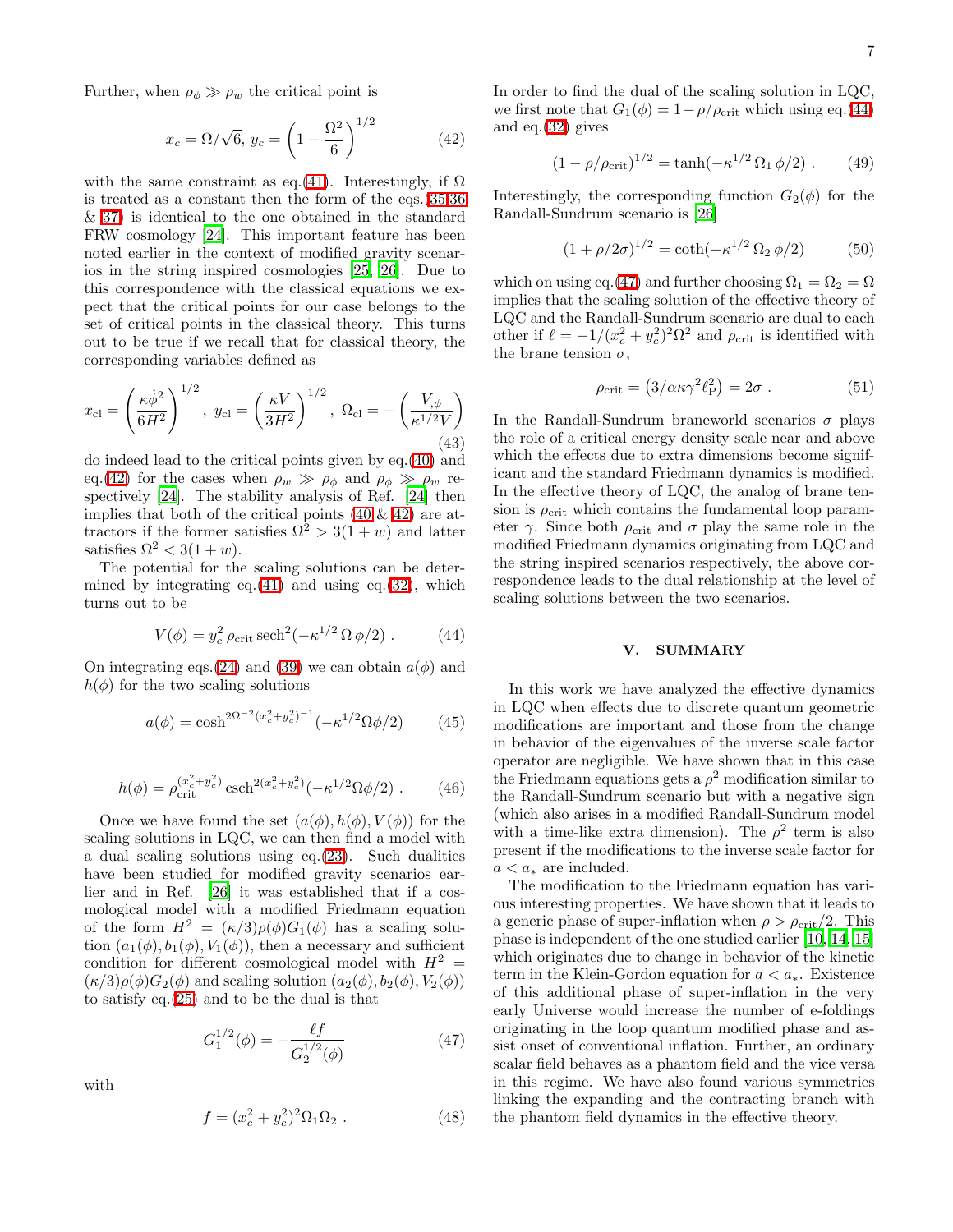We have obtained scaling solutions in the effective theory which give us valuable information about the stability of the dynamics and can also be used to find symmetries between distinct cosmological models. We find that the scaling solutions in the effective theory are dual to those of the Randall-Sundrum scenario if the critical density arising in LQC is identified with the brane tension. Scaling solutions for effective dynamics in LQC with arbitrary  $i$  but without any discrete quantum geometric effects have been obtained earlier and dualities with standard cosmology and the string-inspired scenarios have also been noted [\[28,](#page-9-26) [29](#page-9-27)]. The scaling solutions obtained here and those in Ref. [\[28](#page-9-26), [29\]](#page-9-27) thus belong to complimentary domains of the effective theory. It would be interesting to consider effective dynamics with discrete quantum corrections for scale factors below  $a_*$  and obtain the scaling solutions and the associated dualities with other modified gravity scenarios.

It is very interesting to see that two distinct quantization schemes for gravity yield  $\rho^2$  modification to the Friedmann equation at high energies. Though the effective theory of LQC is dual to the Randall-Sundrum braneworlds in the sense described above we shall remember that both models yield different predictions for the early Universe. For example, the phase of superinflation in the very early Universe and of a non-singular bounce in a contracting Universe which are the features generically present in LQC, are absent in the Randall-Sundrum scenario. Let us now point out various uses of this duality symmetry. The first and perhaps the most straightforward use is to apply this duality to classify the similarities and differences in various dynamical solutions between LQC and Randall-Sundrum braneworlds. Such a classification is important to compare physical results predicted by scenarios which lead to modifications of the standard Friedmann dynamics. Detailed comparison of dynamical solutions between Randall-Sundrum scenario, Dvali-Gabadadze-Porrati (DGP) braneworlds [\[36\]](#page-9-34) and Cardassian cosmology [\[37](#page-9-35)] has been done earlier [\[26\]](#page-9-24). Thus with the duality established between LQC and Randall-Sundrum scenario, we can further explore the connection of LQC with Cardassian and DGP models, compare the dynamical properties and obtain insights into links between seemingly unrelated and distinct cosmological models.

An interesting use of duality symmetry can be to explore the detailed dynamical properties of LQC by using the established results in braneworld scenarios. For example, the duality relation can be used to calculate the spectral index of scalar perturbations in the effective theory in LQC. For this let us recall that recently the duality relation between inflationary and cyclic models was used to confirm the the value of spectral index in cyclic model, given the value in inflationary models [\[23\]](#page-9-21). In LQC, a full fledged calculation of spectral index by including inhomogeneities and reducing the symmetry of the framework is yet to be undertaken and the effective theory with inhomogeneities is not known. However, a 8

calculation on the above lines starting from the spectral index in Randall-Sundrum cosmology and obtaining the one in LQC would provide a first estimate of what we may obtain by a detailed analysis. Such an exercise would also provide a test for the duality relation found in this paper as the calculation of spectral index by using duality symmetry should confirm with the result obtained from the effective theory obtained after including inhomogeneities in the quantum theory.

We should note that in LQC, the evolution is generically non-singular and a flat Universe bounces at scales close to Planck length [\[8\]](#page-9-7) whereas it has remained an outstanding problem to obtain generic non-singular bouncing solutions in string inspired cosmologies. It has been shown that duality relation can be used to relate singular cosmological background with non-singular one [\[26\]](#page-9-24). This may help in shedding some light on construction of non-singular bouncing models in string inspired cosmologies by using the solutions in LQC. Further since LQC is based on Dirac's method of canonical quantization, another the use of this duality can be to establish a similar construction for braneworld scenarios.

The existence of an exact duality between the scaling solutions of LQC and the Randall-Sundrum scenario comes as a surprise since they are derived from two very different unrelated approaches to quantize gravity. At high energies both of the scenarios predict a  $\rho^2$  modification to the Friedmann equation (although with a different sign) but the origin of this modification is the existence of an extra dimension in Randall-Sundrum scenario and the discrete quantum geometry in LQC. Note that the spacetime geometry in string inspired Randall-Sundrum scenario is continuous whereas LQC is based on a four dimensional quantization of spacetime. Existence of any symmetry relationship between such two significantly distinct models to describe nature of the very early Universe is very non-trivial and perhaps more than a mere coincidence. The duality symmetry between Randall-Sundrum model and LQC suggest that some of the effects originating due to existence of extra dimensions in a continuous spacetime bulk might be mimicked by the quantum geometric nature of a four dimensional spacetime. This signifies the non-trivial and deep nature of this duality symmetry. We should here emphasize that both string theory and LQG, the underlying theories on which Randall-Sundrum scenario and LQC are respectively based, are still far from being complete theories. In fact they suffer from complimentary problems: lack of a non-perturbative background independent treatment in string theory and little insights on the way to obtain a semi-classical perturbative description in LQG. Therefore any relation like above, if proved as a deep link between two theories by future investigations, might prove immensely useful in gaining insights on the resolution of these problems [\[38](#page-9-36)] and may also provide a new paradigm for a complete theory of quantum gravity which may include both stringy and loopy ideas.

Acknowledgments: We thank J. E. Lidsey for com-